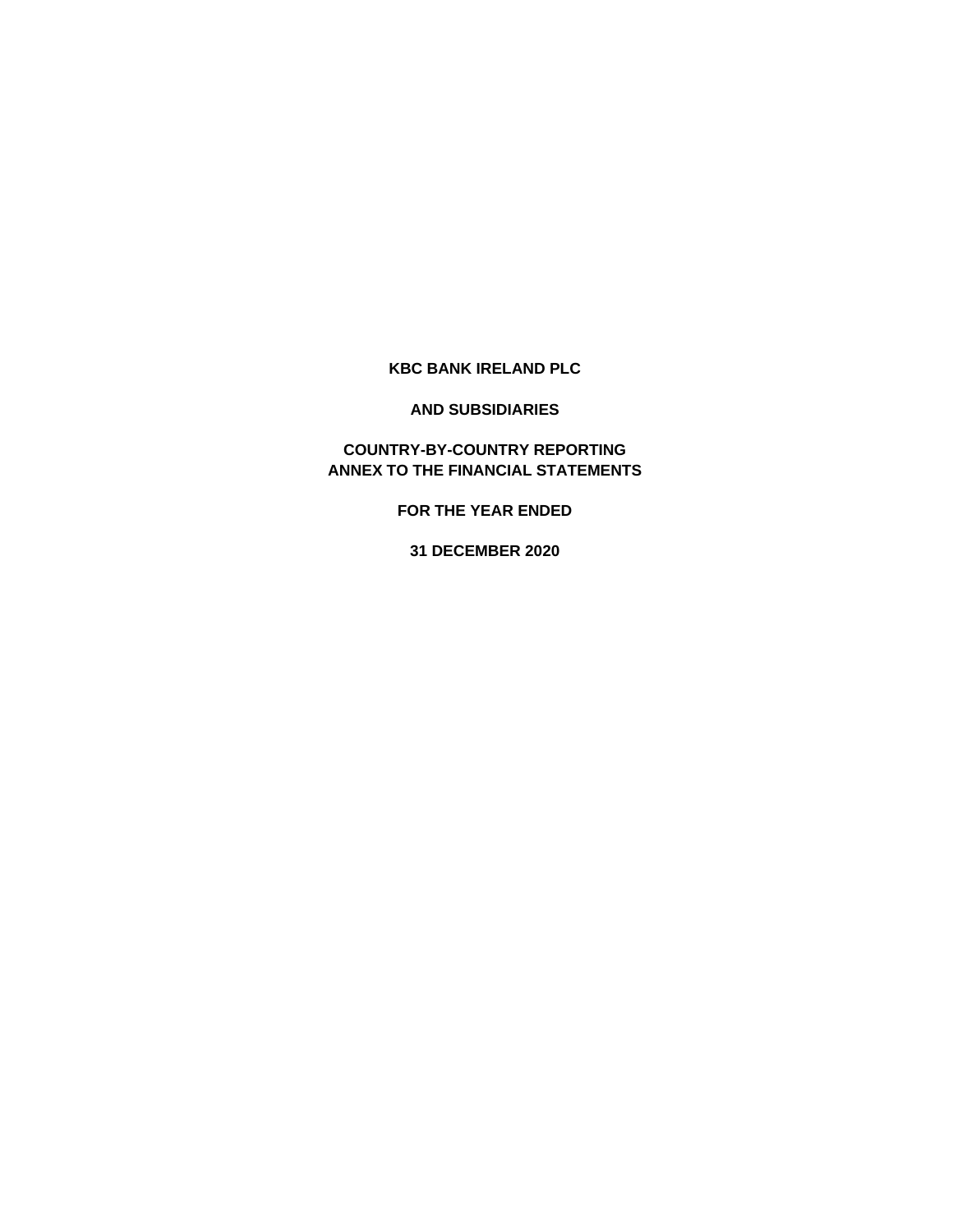### **BASIS OF DISCLOSURES**

KBC Bank Ireland plc and its subsidiary companies (referred to in whole as "the Bank") prepare consolidated financial statements under International Financial Reporting Standards ("IFRS") as adopted by the European Union ("EU").

KBC Bank Ireland plc is a credit institution authorised by the Central Bank of Ireland. All subsidiaries are consolidated for both financial statement presentation and regulatory reporting; the regulatory returns and financial statements are similar other than presentation.

The disclosures contained in this report have been prepared for KBC Bank Ireland plc. and its subsidiaries on a consolidated basis as at 31 December 2020. These disclosures have been prepared to comply with Regulation 77 of SI 158 of 2014 "Capital Requirement Regulations" which sets out the following disclosure requirements for 31 December 2020 with respect to "Country-by-Country reporting".

### *(a) name(s), nature of activities and geographical location;*

All locations shown are the country of incorporation. The tax residency of each company is the same as its country of incorporation.

### *(b) turnover;*

Turnover consists of net interest income, net gain/loss on financial assets and liabilities at fair value through profit or loss, net realised gains/losses on sales of financial assets, net fee and commission income and dividend income.

### *(c) number of employees on a full time equivalent basis;*

Average number of full time employees (FTE's) provided. There are no full time employees in any of the Bank's non-domestic subsidiaries.

*(d) Profit or loss before tax;*

### *(e) Tax on profit or loss;*

Tax on profit or loss has been interpreted as the corporation tax paid/refunded in each country during the year.

### *(f) Public subsidies received;*

The Bank or any of its subsidiaries has not received any public subsidies in the year-ended 31 December 2020.

### **POST BALANCE SHEET EVENTS**

Following the announcements made on the 16 April 2021 and 22 October 2021, the Bank has now entered into a legally binding agreement with Bank of Ireland relating to the sale of substantially all of the Bank's performing loan assets and its deposit book to Bank of Ireland Group. In addition, a small portfolio of non-performing mortgages will also be acquired as part of the transaction.

The transaction remains subject to regulatory, including Irish competition, approvals. The transaction is a non-adjusting event in respect of the year ended 31 December 2020.

The Bank's consolidated financial statements for the year ended 31 December 2020 were prepared on a going concern basis. The directors have considered and concluded that the going concern basis of preparation remains appropriate for the purposes of the Country by Country reporting annex to the financial statements and that no material uncertainty arises.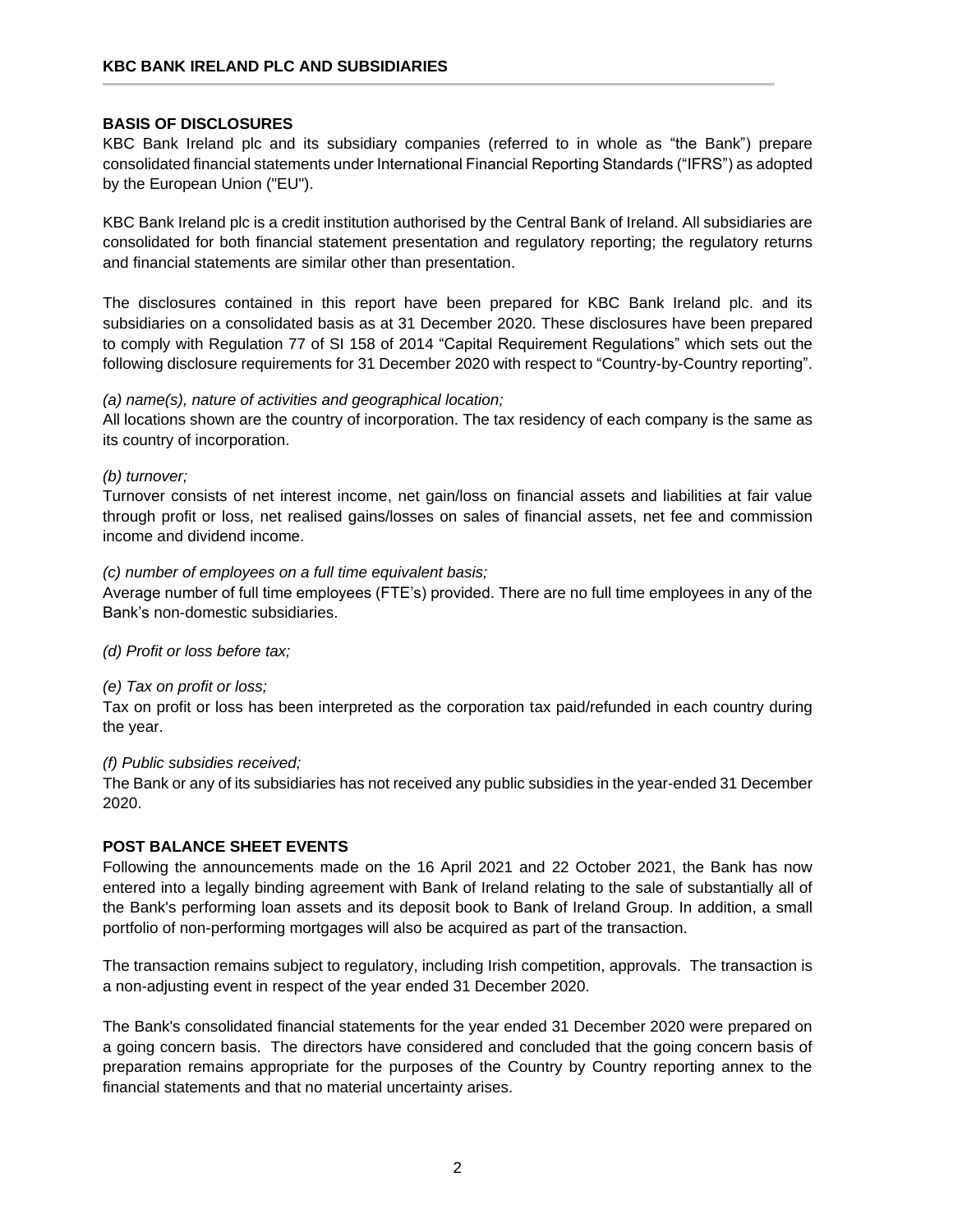# **KBC BANK IRELAND PLC AND SUBSIDIARIES**

**Country-by-Country reporting**

| Country | <b>Turnover</b><br>(€'000) | Average<br>FTE's | (Loss)/profit<br>before tax<br>(€'000) | <b>Taxation</b><br>paid/(refund)(€'000) |
|---------|----------------------------|------------------|----------------------------------------|-----------------------------------------|
| Ireland | 277,081                    | 1.274            | (58,698)                               | 430                                     |
| United  |                            |                  |                                        |                                         |
| Kingdom | 97                         | -                | 103                                    | $\overline{\phantom{0}}$                |

For a full list of the Bank's subsidiaries please see Note 34 'Subsidiaries and non-subsidiary companies' of the Bank's consolidated financial statements. The Bank's non-domestic subsidiary is as follows:

| <b>Name</b>                      | <b>Nature of Activity</b> | Country        |
|----------------------------------|---------------------------|----------------|
| <b>Premier Homeloans Limited</b> | Retail mortgage lending   | United Kingdom |

|          | Ales Blazek |  |  |
|----------|-------------|--|--|
| Director |             |  |  |

Frank Jansen *Director Director*

22 December 2021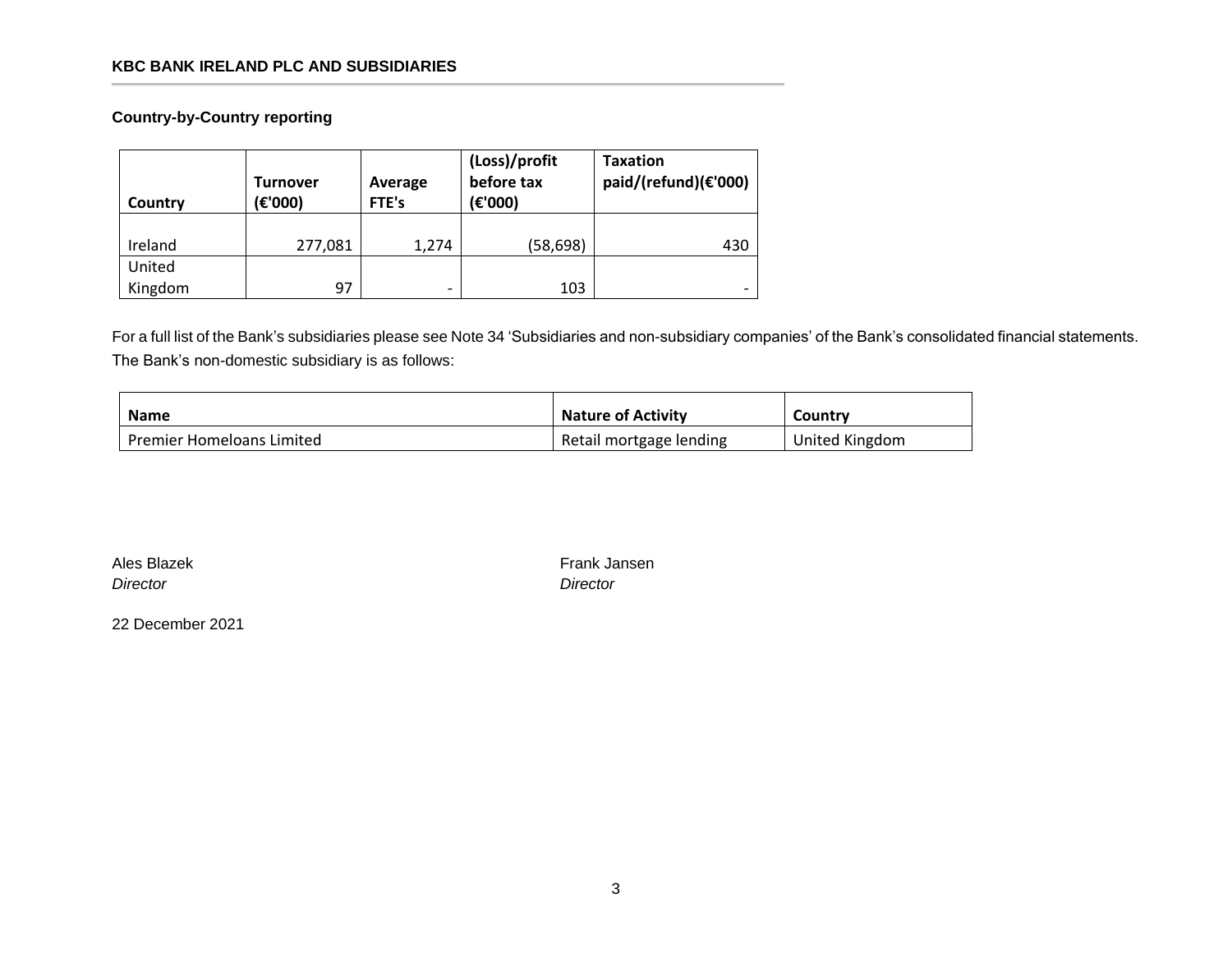

# *Independent auditors' report to the directors of KBC Bank Ireland plc (the "Bank")*

# **Report on the audit of the Country-by-Country Reporting Schedule**

### **Opinion**

In our opinion, KBC Bank Ireland plc's Country-by-Country Reporting Schedule for the year ended 31 December 2020 has been properly prepared, in all material respects, in accordance with the Basis of Preparation set out on page 2.

We have audited the Country-by-Country Reporting Schedule for the year ended 31 December 2020 which comprises the Country by Country reporting for the year ended December [2020], the Basis of Preparation and the Notes to the Country by Country Report.

### **Basis for opinion**

We conducted our audit in accordance with International Standards on Auditing (Ireland) ("ISAs (Ireland)"), including ISA (Ireland) 800 and ISA (Ireland) 805, and applicable law. Our responsibilities under ISAs (Ireland) are further described in the Auditors' responsibilities for the audit of the Country-by-Country Reporting Schedule section of our report. We believe that the audit evidence we have obtained is sufficient and appropriate to provide a basis for our opinion.

### *Independence*

We remained independent of the Company in accordance with the ethical requirements that are relevant to our audit of the Country-by-Country Reporting Schedule in Ireland, which includes IAASA's Ethical Standard, and we have fulfilled our other ethical responsibilities in accordance with these requirements.

### **Emphasis of matter - Basis of preparation**

In forming our opinion on the Country-by-Country Reporting Schedule, which is not modified, we draw attention to the Basis of Preparation. The Country-by-Country Reporting Schedule is prepared by the directors for the purpose of meeting the requirements of Regulation 77 of Statutory Instrument 158 of 2014. The Country-by-Country Reporting Schedule has therefore been prepared in accordance with a special purpose framework and, as a result, the Country-by-Country Reporting Schedule may not be suitable for another purpose.

### **Conclusions relating to going concern**

Our evaluation of the directors' assessment of the company's ability to continue to adopt the going concern basis of accounting included:

- Performing a risk assessment to identify factors that could impact the going concern basis of accounting, including the impact of Covid-19. Read and considered the subsequent event disclosure within the Country-by-Country Reporting Schedule.
- Understanding and evaluating the Group and Bank's profitability projections, liquidity and regulatory capital plans, including the stress testing performed by management.
- Evaluation of the capital, funding and liquidity support available to the Group and the Bank from the ultimate parent, KBC Group N.V.

Based on the work we have performed, we have not identified any material uncertainties relating to events or conditions that, individually or collectively, may cast significant doubt on the company's ability to continue as a going concern for a period of at least twelve months from the date on which the Country-by-Country Reporting Schedule is authorised for issue.

In auditing the Country-by-Country Reporting Schedule, we have concluded that the directors' use of the going concern basis of accounting in the preparation of the Country-by-Country Reporting Schedule is appropriate.